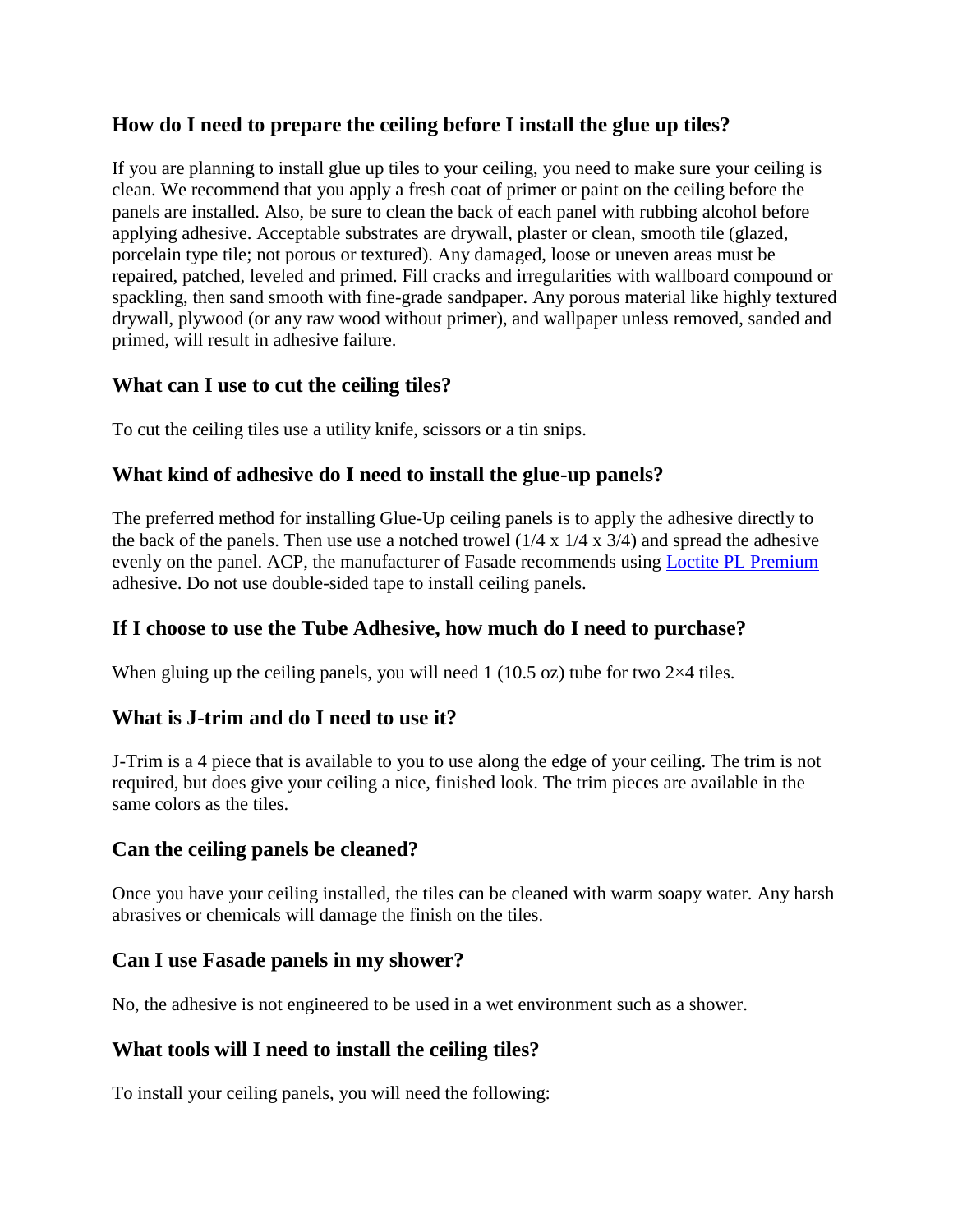- Tape Measure
- Tin Snips or Scissors
- Caulking gun or 1/4-notched trowel
- Utility Knife
- Steel Straight Edge
- Adhesive [\(Loctite PL Premium\)](https://diydecorstore.com/wall-panel/accessories/loctite-pl-premium-polyurethane-construction-adhesive)
- Permanent Marker

# **During the installation of my ceiling, some of the adhesive dried on the finish side of my panels. How can I remove that?**

If some of the adhesive has dried on the finish side of the panels, you can use mineral spirits to remove it. This is the only solvent that can be used that will not damage the finish on the tile. It is best to remove any excess adhesive immediately using a damp cloth. Allowing excess adhesive to dry on the finished side of the panel may harm the finish.

# **Do I need to install regular acoustic panels behind the lay-in panels?**

For 2 x 4 Fasade lay-in panels, if sag or lift is an issue, we recommend that the panels are installed underneath a mineral board ceiling tile or some other material. You can use old mineral board tiles or purchase an economical mineral board tile for this purpose. THIS IS NOT A REQUIREMENT.

# **Can I nail-up the glue-up ceiling panels?**

Yes, as long as you are using the glue-up ceiling tiles you are able to use finishing nails. We recommend spacing the nails every 6 inches to avoid a ripple effect. Please note that the nails will be more noticeable when used with certain styles and finishes.

### **Can I use the Fasade products in my camper or RV?**

Yes, you can use on the interior of your camper and we recommend using method 2 of our installation guide which states to use supplemental adhesive due to road vibrations and temperature swings.

# **Do your products have a California Proposition 65 warning?**

You may see a warning on this product regarding California's Proposition 65, the Safe Drinking Water and Toxic Enforcement Act of 1986. It is intended to help Californians make informed decisions about protecting themselves from chemicals known to cause cancer, birth defects or other reproductive harm. The Proposition requires the state to maintain and update a list of chemicals known to the state to cause cancer or reproductive toxicity.

Proposition 65 is designed to inform consumers. This is not the same as a regulatory decision that a product is "safe" or "unsafe". Our products emit no volatile organic compounds (VOC's) and are in no way harmful if the product is used for its intended purpose. At Acoustic Ceiling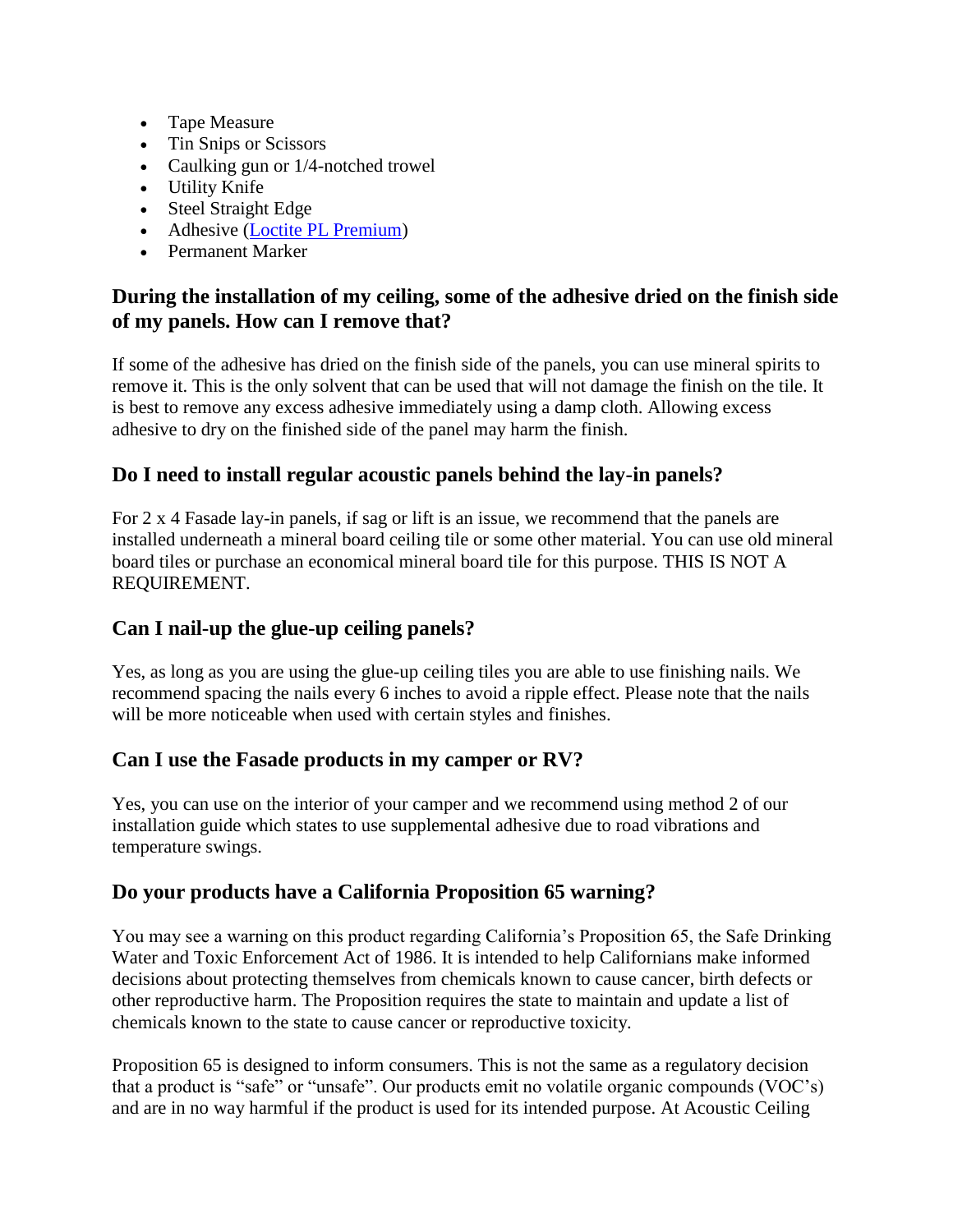Products, customer satisfaction is our number one priority and we will be happy to provide any additional information, technical specs or data you may need on any of our products.

### **Can I paint Fasade ceiling panels?**

Yes. Our Matte White panels are paintable.

To paint our white ceiling panels, the recommended paint and preparation steps are below. For proper adhesion, be sure to complete both preparation steps:

| <b>Manufactu</b><br>rer | <b>Paint</b>                                                                                                        | on 1                                           | <b>Preparati Preparation</b><br>2                                                                                                              | <b>Application Type</b>                                                                                                                                                                     |
|-------------------------|---------------------------------------------------------------------------------------------------------------------|------------------------------------------------|------------------------------------------------------------------------------------------------------------------------------------------------|---------------------------------------------------------------------------------------------------------------------------------------------------------------------------------------------|
| Sherwin<br>Williams     | Acrolon<br>218HS                                                                                                    | SSPC-<br>SP1Solve Bonding<br>nt Cleaner Primer | <b>DTM</b>                                                                                                                                     | Brush, Spray & Roller (for specific type, see<br>data sheet)<br>https://www.dot.ny.gov/divisions/engineerin<br>g/technical-services/technical-services-<br>repository/details/acroltech.pdf |
| Lowes                   | Signature<br>Interior or<br>American<br>Tradition<br>Exterior<br>Duramax<br>Paints                                  | <b>TSP</b><br>Cleaner                          | Plastic<br>Primer Spray                                                                                                                        | Premium quality roller,<br>Polyester Brush, or<br>airless sprayer                                                                                                                           |
| Benjamin<br>Moore       | Benjamin<br>Moore<br>Latex or Oil<br>Paint                                                                          | <b>TSP</b><br>Cleaner                          | <b>Fresh Start</b><br>Primer                                                                                                                   | Latex or oil paint: nylon/polyester<br>professional brushes or shed-resistant<br>professional roller covers                                                                                 |
| Pratt &<br>Lambert      | Pratt &<br>Lambert<br>Latex<br>Paint                                                                                | Scuff<br>Sanding<br>or TSP<br>Cleaner?         | Supreme<br>Interior /<br>Exterior<br>Multi<br>Purpose<br>Primer                                                                                | Brush: Nylon or Polyester<br>Roller: 3/8 nap cover                                                                                                                                          |
| Dutch Boy               | Dutch Boy<br>Platinum                                                                                               | Clean &<br>Degrease                            | None                                                                                                                                           | Brush: Nylon or Polyester<br>Roller: 3/8 nap cover                                                                                                                                          |
| Conco                   | Interior/Exte<br>rior DTM<br><b>ALKYD</b><br>Gloss<br>Industrial<br>Enamel<br>(8500)<br>SERIES) or<br>Interior/Exte | Clean $&$<br>Degrease                          | Interior/Exte<br>rior DTM<br><b>ALKYD</b><br><b>Rust Control</b><br><b>Metal Primer</b><br>$(P851)$ or<br>Interior/Exte<br>rior DTM<br>Acrylic | Brush: Nylon or Polyester<br>Roller: 3/8 nap cover                                                                                                                                          |